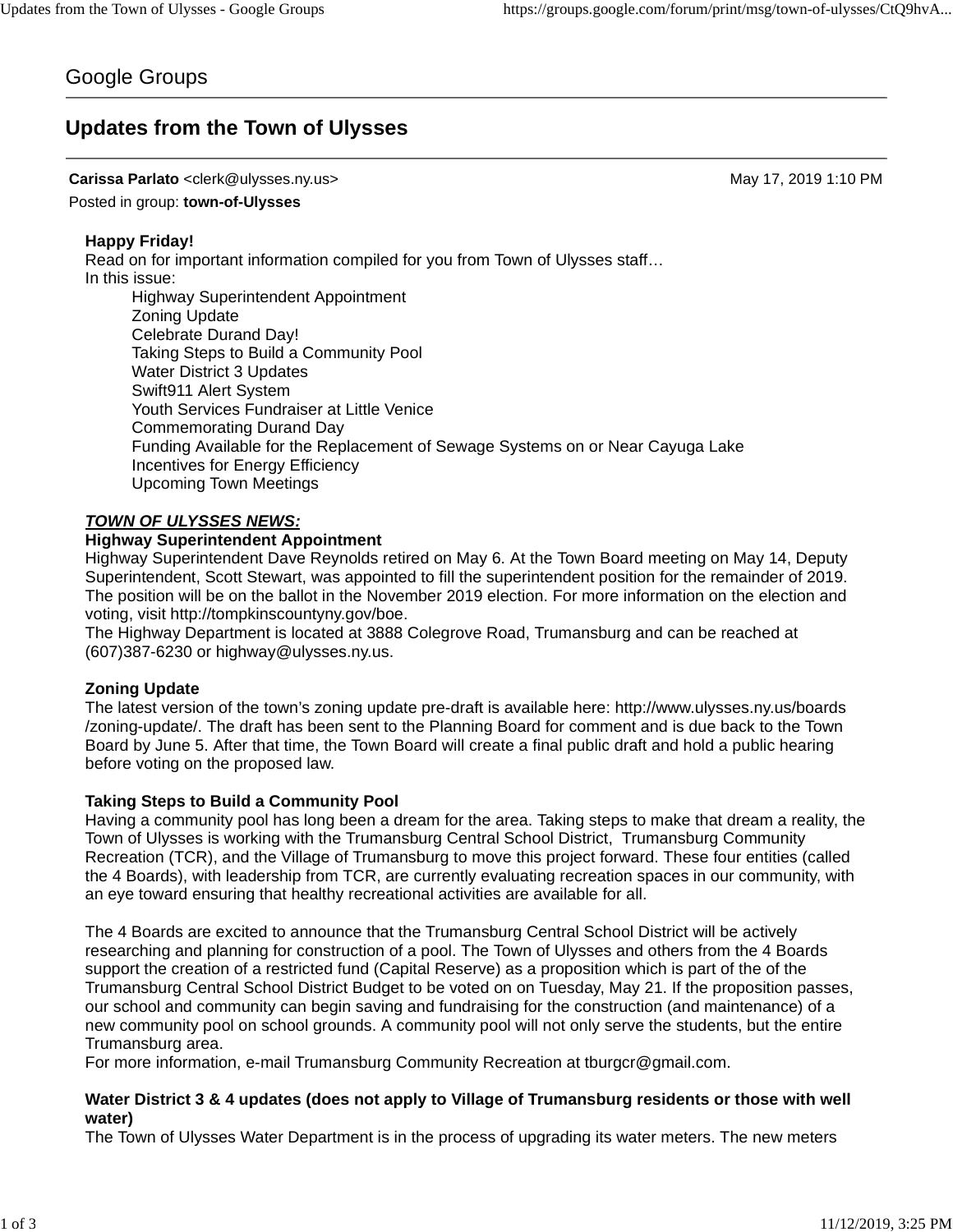can be read remotely, making the meter reading process more efficient. You may see our water operators replacing your water meter in the months ahead.

In the case of a water leak or other water emergency, our office may need to contact you quickly to avoid property damage or expensive excess water charges. Please include your contact information along with your water bill payment. A yellow contact form will be enclosed in your May water bill, which was mailed out today. Contact the Town Clerk at (607) 387-5767 x2 or clerk@ulysses.ny.us with any questions.

The 2019 Annual Water Quality Report is available here: http://boltonpoint.org/2019.pdf. The town receives it water from Bolton Point via the Town of Ithaca.

### **Swift911 Alert System**

The Town of Ulysses now uses an automatic messaging system to alert residents about floods, fires, water emergencies, road closures, missing persons, evacuation orders, and weather emergencies. Sign up at http://mp.swiftreach.com/ or text "Swift911" to "99538."

# *TOWN AFFILIATES:*

## **YOUTH SERVICES**

### **Dining for Dollars Fundraiser**

Trumansburg/Ulysses Youth Services (TYS) will hold a fundraiser on Tuesday, May 21 from 4-9pm at Little Venice Ristorante for a Dining for Dollars fundraising event. This past year TYS worked with over 180 middle and high school students offering a variety of enrichment programs and the Youth Employment Program. 10% of your meal price (alcohol not included) will be donated. See complete details (and flyer) here: http://www.ulysses.ny.us/pdf/2019-05-YC-fundraiser.jpg.

For more information, contact Ethan at 592-5111 or egc24@cornell.edu.

### **Commemorating Durand Day**

The Trumansburg-Ulysses Joint Youth Commission & Trumansburg Farmers Market Board will host an event on Wednesday, May 29 in recognition of Durand Van Doren's 20 years of service as Youth Commissioner and his enthusiastic advocacy for the community's children and youth. Festivities will begin at 6pm with a commemoration ceremony followed by a reception with cake and music.

## *TOMPKINS COUNTY:*

## **Funding Available For The Replacement Of Sewage Systems On Or Near Cayuga Lake**

The Tompkins County Health Department is in the second year of a grant program that reimburses property owners along the shore or near to Cayuga Lake for the replacement of failing or other inadequate sewage systems.

The Clean Water Infrastructure Act of 2017 established the "State Septic System Replacement Fund," a multi-year program allocating money to communities along impaired waterbodies for the replacement or repair of poorly functioning sewage systems.

Eligible property owners can be reimbursed up to 50% of costs for sewage system projects up to \$10,000. Eligibility criteria have been broadened since the initial roll-out last year to include seasonal and second homes.

Eligibility requirements and other program specific information can be found on the Division of Environmental Health's State Septic System Replacement Program webpage at http://TompkinsCountyNY.gov/health/eh/owts/ssrpfund.or by calling the Health Dept. at (607)274-6600.

## **NYSERDA funding opportunities for Commercial, Industrial, and Multifamily Properties**

The Tompkins County Business Energy Advisors (BEA) program assists business owners and facility managers in setting energy goals and understanding energy options during the earliest stages of project design and conceptualization, when it is the easiest and most cost-effective to incorporate energy efficiency improvements.

BEA has announced that the NYSERDA Clean Energy Action Plan is offering increased incentives to help communities, businesses, and individuals access reliable clean energy alternatives to natural gas. Programs